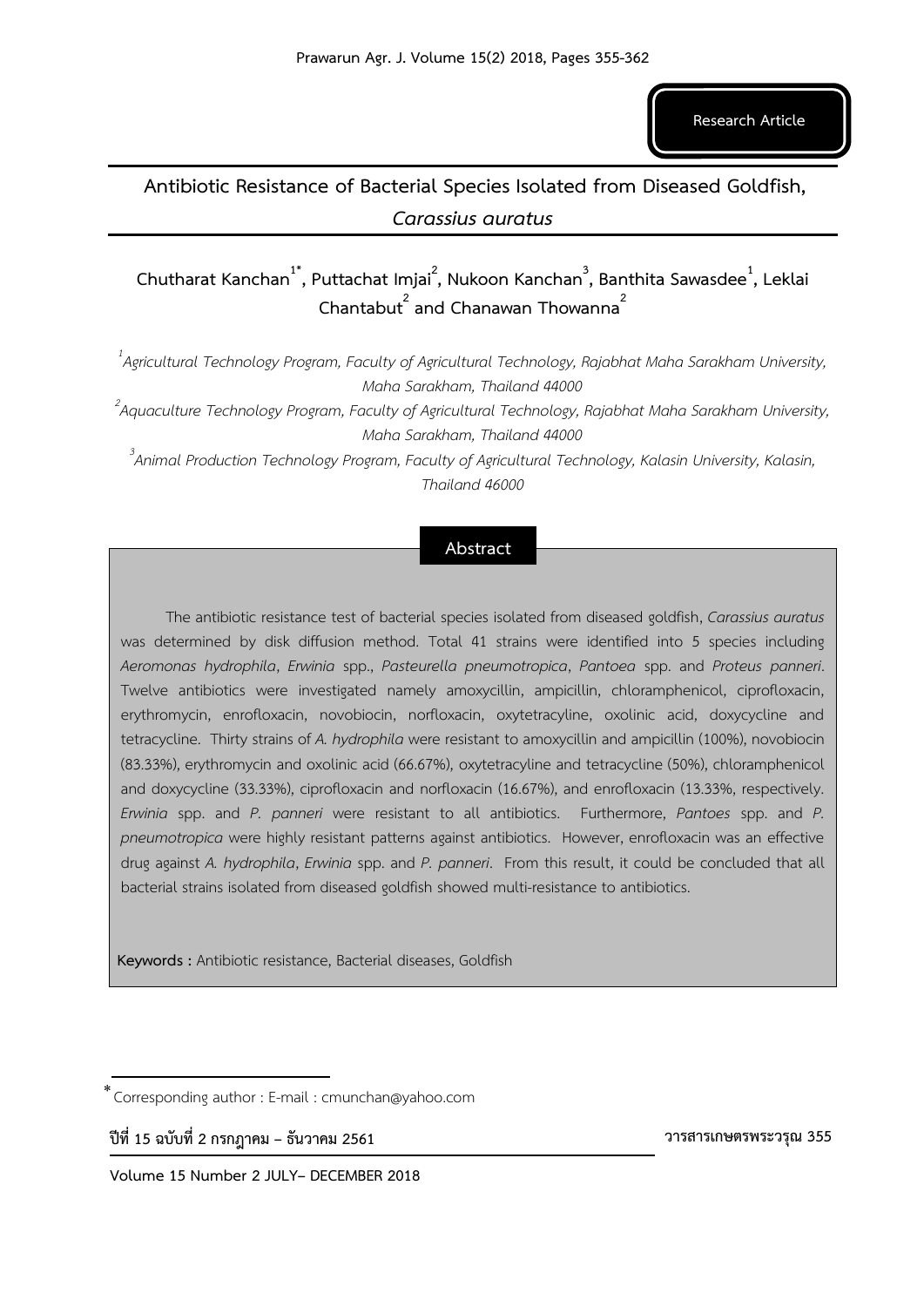# **การดื้อยาปฏิชีวนะของเชื้อแบคทีเรียที่แยกได้จากปลาทองป่วย**

## **จุฑารัตน์ แก่นจันทร์1\* , พุทธชาติ อิ่มใจ<sup>2</sup> , นุกูล แก่นจันทร์<sup>3</sup> , บัณฑิตา สวัสดี<sup>1</sup> , เหล็กไหล จันทะบุตร<sup>2</sup> และ ชนวรรณ โทวรรณา<sup>2</sup>**

 *สาขาวิชาเทคโนโลยีการเกษตร คณะเทคโนโลยีการเกษตร มหาวิทยาลัยราชภัฏมหาสารคาม อ. เมือง จ. มหาสารคาม 44000 สาขาวิชาเทคโนโลยีการเพาะเลี้ยงสัตว์น้้า คณะเทคโนโลยีการเกษตร มหาวิทยาลัยราชภัฏมหาสารคาม อ. เมือง จ. มหาสารคาม 44000 สาขาเทคโนโลยีการผลิตสัตว์ คณะเทคโนโลยีการเกษตร มหาวิทยาลัยกาฬสินธุ์ อ. เมือง จ. ขอนแก่น 46000*

## **บทคัดย่อ**

การศึกษาการดื้อยาปฏิชีวนะในแบคทีเรียที่แยกจากปลาทองป่วย (*Carassius auratus*) ด้วยวิธี disk diffusion method สามารถจำแนกแบคทีเรียได้ 5 ชนิด จำนวน 41 สายพันธุ์ ได้แก่ Aeromonas hydrophila, *Erwinia* spp., *Pasteurella pneumotropica*, *Pantoea*spp. และ *Proteus panneri* การทดสอบความดื้อยาต่อยาปฏิชีวนะจ านวน 12 ชนิด ได้แก่ amoxycillin, ampicillin, chloramphenicol, ciprofloxacin, erythromycin, enrofloxacin, novobiocin, norfloxacin, oxytetracyline, oxolinic acid, doxycycline และ tetracycline เชื้อแบคทีเรีย A. hydrophila จำนวน 30 สายพันธุ์ พบดื้อต่อยา amoxycillin และ ampicillin (100%), novobiocin (83.33%), erythromycin และ oxolinic acid (66.67%), oxytetracyline และ tetracycline (50%), chloramphenicol และ doxycycline (33.33%), ciprofloxacin และ norfloxacin (16.67%), และ enrofloxacin (13.33%) ตามล าดับ ส่วน *Erwinia* spp. และ *P. panneri* พบดื้อต่อยา ทั้ง 12 ชนิด ถัดมาเชื้อแบคทีเรีย *Pantoes* spp. และ *P. pneumotropica* พบดื้อต่อยาปฏิชีวนะที่ค่อนข้างสูง ส าหรับยาที่มี ประสิทธิภาพในการยั้บยั้งการเจริญเติบโตของเชื้อแบคทีเรีย *A. hydrophila*, *Erwinia* spp. และ *P. panneri*คือ ยาเอนโรโฟล-ซาซิน จากการทดลองครั้งนี้สรุปได้ว่าการดื้อต่อยาปฏิชีวนะของเชื้อแบคทีเรียมีความแตกต่างกันขึ้นกับชนิดของแบคทีเรีย

**ค าส าคัญ :** การดื้อยาปฏิชีวนะ โรคติดเชื้อแบคทีเรีย ปลาทอง

**ปีที่ 15 ฉบับที่ 2 กรกฎาคม – ธันวาคม 2561 วารสารเกษตรพระวรุณ 356**

ผู้เขียนที่ให้การติดต่อ: E-mail: cmunchan@yahoo.com \*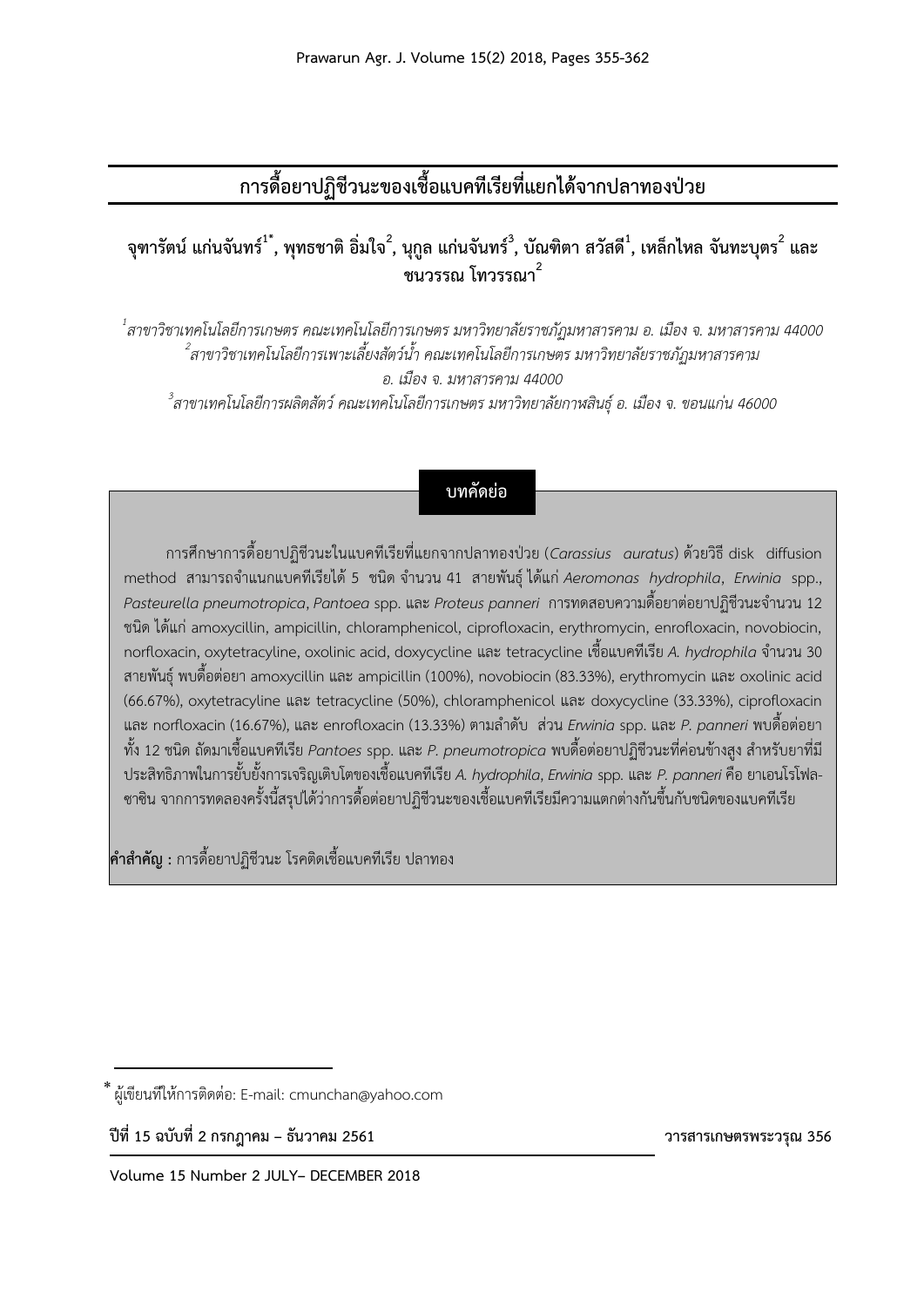In the current issue of aquaculture or live stocks, many researches are focused on the antimicrobial resistance in animals, also its meats and environments. This circumstance can affect to humans who consume the food with drug residues accumulation (WHO, 2014). Goldfish is important ornamental fish species which popular culture, usually rearing in aquarium. Moreover, Thailand was ranged in one of ten countries to import ornamental fish species to global trade (Dey, 2016). The common disease occurred in ornamental fish were caused by bacterial agents which classified to gram-negative bacteria (Lewbart, 2001). Bacterial pathogens have been reported to cause a disease in fish including *Aeromonas* sp., *Edwardsiella* sp., *Pseudomonas* sp., *Shewanella* sp*.*, *Citrobacter* sp., *Plesiomonas* sp., (Walczak *et al*., 2017) *Vibrio* (Saad El-deen and Elkamel, 2015) *Mycobacterium* sp., *Streptococcus* sp., *Flavobacterium* sp. (Yanong, 2013). Infected fish caused by bacteria has been used the antibiotics for curing for a long time until the present time. The problem of misused of antibiotics can induced the resistance bacteria has been emphasized in aquaculture and other fields. Many organizations namely FAO, WHO have concerned for increasing of resistant bacteria might affected to the food safety and human health as well as animal health (Miranda *et al*., 2013). The common antibiotic have been reported to treat the bacterial infection in fish such as erythromycin, amoxicillin, ampicillin, oxyteracycline, tetracycline, gentamicin (Yanong, 2013), ciprofloxacin (Abraham *et al*., 2004), erythromycin and kanamycin (Jeeva *et al*., 2013), norfloxacin and enrofloxacin (El-deen and Rawway, 2014). This research would like to determine the antibiotic resistance of bacterial species isolated from diseased goldfish.

## **Introduction Materials and methods**

## **1. Fish sampling**

A total of sixty goldfish (*Carassius auratus*) were randomly collected from local pet shop in Maha Sarakham District during June – August 2017. The fish were average 14.08 g in body weight (BW); 7.54 cm in total length (TL). Fish samples were over-dosed euthanasia for bacterial isolation from internal organs, for example, kidney, liver and spleen.

## **2. Bacterial identification**

The bacterial isolates were cultivated and purified on tryptic soy agar (TSA) and incubated at 30ºC for 24 hr. Bacterial identification were performed by gram staining and biochemical characteristics according to Buchanan and Gibbon (1974) and using the commercial kit API 20E (Özoğul *et al*., 2010).

## **3. Antibiotic resistance test**

Forty-one strains of bacterial isolates were performed by disc diffusion method against twelve antibiotics including amoxycillin (AML, 10 µg); ampicillin (AMP, 10 µg); chloramphenicol (C, 30 µg); ciprofloxacin (CIP, 5 µg); erythromycin (E, 15 µg); enrofloxacin (ENR, 5 µg); novobiocin (NV, 30 µg); norfloxacin (NOR, 10 µg); oxytetracyline (OT, 30 µg); oxolinic acid (OA, 2 µg); doxycycline (DO, 30 µg) and tetracycline (TE, 30 µg). The resistance test was done in Muller hinton agar (MHA) in triplicate and incubated at 30ºC for 24 hr. Then, the diameter of inhibition zone was measured and compared with the standard value according to CLSI (2008).

## **ปีที่ 15 ฉบับที่ 2 กรกฎาคม – ธันวาคม 2561 วารสารเกษตรพระวรุณ 357**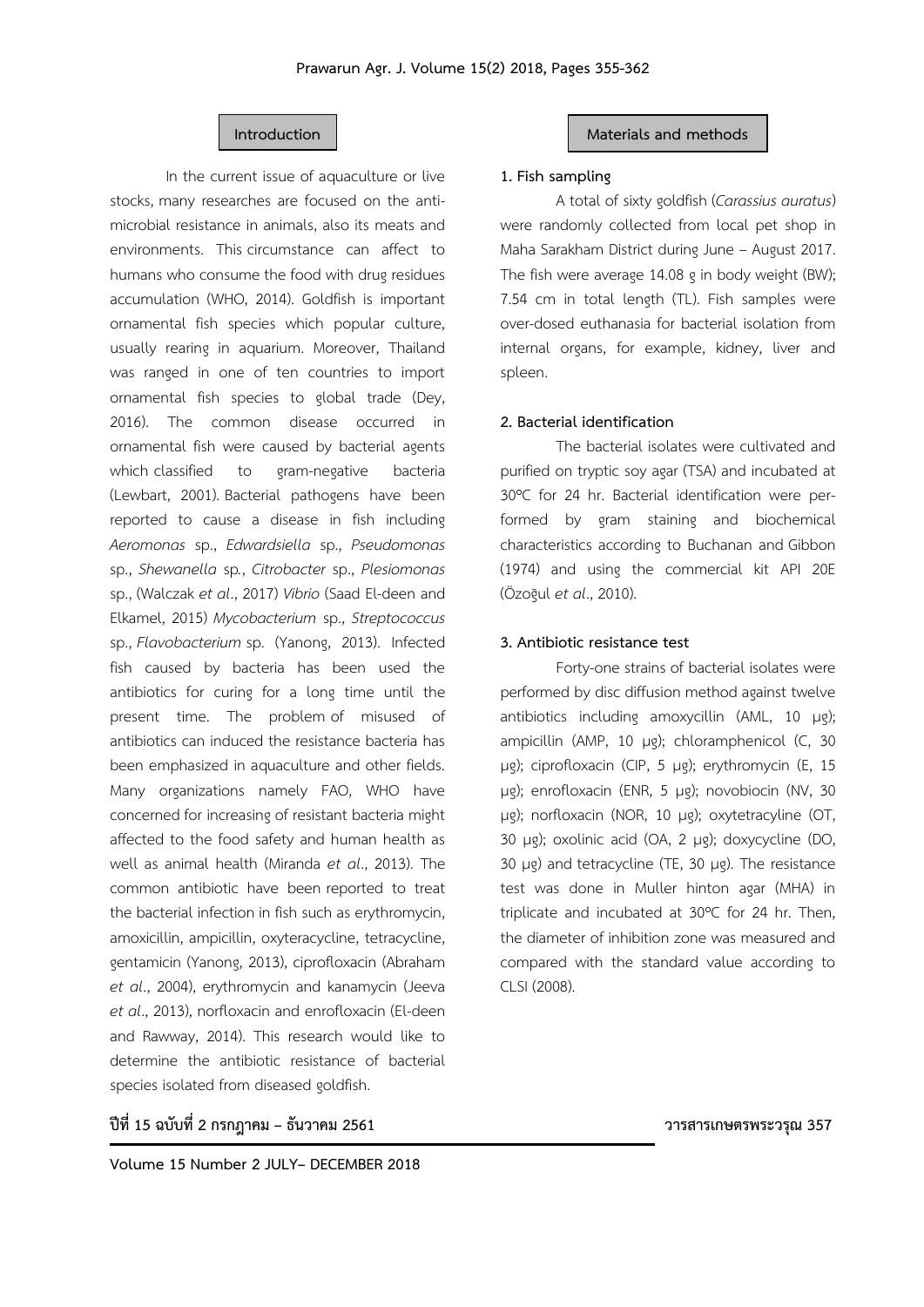

## **Results**

## **1. Gross appearance of fish sampling**

Infected goldfish were externally revealed fin hemorrhage, fin rot, imbalance swimming, lethargy, scale protrusion. Some fish showed white spots in the whole body. Necropsy finding were obviously discovered ascites, pale liver and gall bladder enlargement (Fig. 1).



**Fig. 1** Infected goldfish with bacterial diseases showed scale protrusion (A), pale liver and gall bladder enlargement (B)

## **2. Bacterial identification**

Forty-one strains of bacterial isolates were successfully identified from the infected goldfish. Five bacterial species were classified namely *Aeromonas hydrophila*, *Erwinia* spp., *Pasteurella pneumotropica*, *Pantoea* spp and *Proteus panneri* as shown in Table 1. Moreover, *A. hydrophila* was a dominant species in the infected goldfish with

**ปีที่ 15 ฉบับที่ 2 กรกฎาคม – ธันวาคม 2561 วารสารเกษตรพระวรุณ 358**

prevalence of 73.17%. Furthermore, *P. pneumotropica* (12.20%), *Pantoea* spp. (9.76%), *Erwinia* spp. (2.44%) and *P. panneri* (2.44%), respectively.

### **3. Antibiotic resistance test**

Twelve antibiotics against forty-one bacterial strains were determined for antibiotics resistance (Table 2). Thirty strains of *A. hydrophila* were resistant to amoxycillin and ampicillin (100%), novobiocin (83.33%), erythromycin and oxolinic acid (66.67%), oxytetracyline and tetracycline (50%), chloramphenicol and doxycycline (33.33%), ciprofloxacin and norfloxacin (16.67%), and enrofloxacin (13.33%), respectively. Next, one strain of *Erwinia* spp. and one strain of *P. panneri* were resistant to all antibiotics. Furthermore, four strains of *Pantoes* spp. were all resistant (100%) to amoxycillin, ampicillin, oxytetracyline and novobiocin. Five strains of *P. pneumotropica* were resistant (100%) to chloramphenicol, oxytetracyline, amoxycillin, ampicillin and novobiocin. However, enrofloxacin was an effective drug against *A. hydrophila*, *Erwinia* spp. and *P. panneri* in the present study.

### **Discussion**

In the present study, the dominant bacterial species was *Aeromonas hydrophila* (73.17%) from the infected goldfish which obviously showed hemorrhage, scale protrusion, ascites, pale liver and gall bladder enlargement. These findings were similar to Carevia *et al*. (2013) and Jongjareanjai *et al*. (2009) who described *A. hydrophila* was a major bacterial pathogen for rearing goldfish. However, *A. hydrophila* was a normal flora commonly found in all water resources (Ashiru *et al*., 2011) but it can developed as an opportunistic bacterial pathogen which caused a disease in aquatic animals when their immune system were decreased (Harikrish-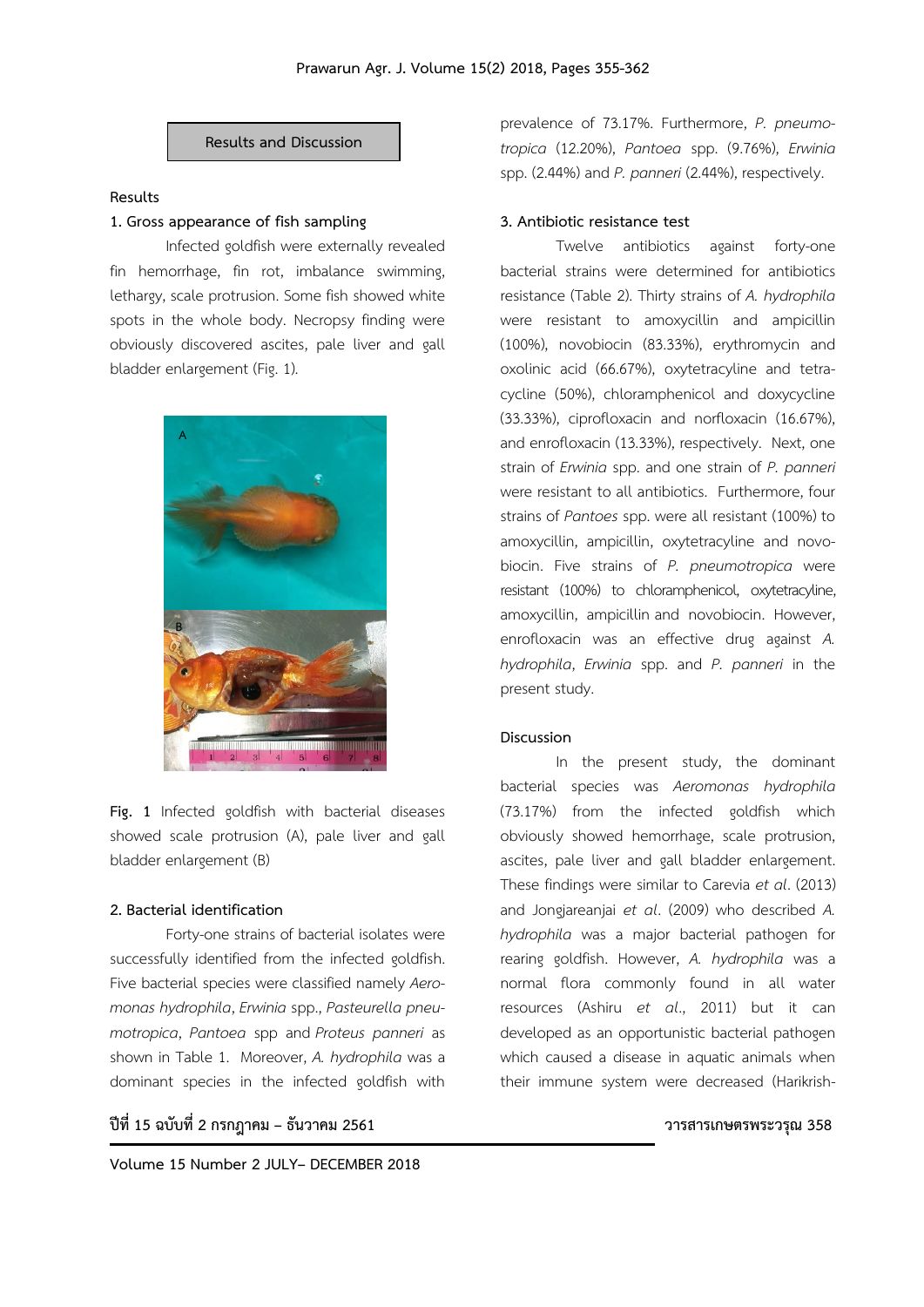man and Balasundaram, 2008). In case of *P. pneumotropica* and *P. panneri* were reported in guppy, Siamese fighting fish and fancy carp (Chansue and Assawawongkasem, 2008), whereas, *Pantoea* spp. was revealed in natural freshwater fish (Kluga *et al*., 2017). Moreover, *Erwinia* spp. was reported from rearing water of salmon farm in Ireland (Moore *et al*., 2014).

The antibiotics resistance test has mainly been studied in *A. hydrophila* from the previous reports. In the present study, *A. hydrophila* showed highly pattern of the antibiotics resistance

which corresponded with Jongjareanjai *et al*. (2009) and Dias et al. (2012). Total forty-one strains of bacteria were resistant 100% to amoxycillin and ampicillin. All bacterial species showed multiresistance to antibiotics. However, the quinolone antibiotic such as ciprofloxacin, enrofloxacin and norfloxacin was an effective drug against *A. hydrophila*, *Erwinia* spp. and *P. panneri* in this present study which similarly reported by El-Deen and Rawway (2014) who described these three antibiotics against *A. hydrophila*.

|  | Table 1. Bacterial strains isolated from infected goldfish |  |  |  |  |  |
|--|------------------------------------------------------------|--|--|--|--|--|
|--|------------------------------------------------------------|--|--|--|--|--|

| Bacterial strain          | isolates | Source                                                |
|---------------------------|----------|-------------------------------------------------------|
| Aeromonas hydrophila      | 30       | liver (n = 15), kidney (n = 5), spleen (n = 10)       |
| Erwinia spp.              |          | liver $(n = 1)$                                       |
| Pantoea spp.              | 4        | liver (n =1), kidney (n =2), spleen (n =1)            |
| Pasteurella pneumotropica |          | liver $(n = 1)$ , kidney $(n = 3)$ , spleen $(n = 1)$ |
| Proteus panneri           |          | spleen $(n = 1)$                                      |

Infected goldfish showed hemorrhage, fin rot, imbalance swimming, lethargy, scale protrusion, ascites, pale liver and gall bladder enlargement were observed in this study. Total 41 strains were identified into 5 species including *Aeromonas hydrophila*, *Erwinia* spp., *Pasteurella pneumotropica*, *Pantoea* spp. and *Proteus panneri*. The predominant species was *A. hydrophila*. All bacterial strains isolated from diseased goldfish showed multi-resistance to antibiotics. In addition, enrofloxacin was an effective drug for inhibiting the bacteria viz. *A. hydrophila*, *Erwinia* spp. and *P. panneri*. Moreover, enrofloxacin was permitted drug to use in fish diseases treatment in aquaculture.

#### **Conclusion Acknowledgements**

The authors are grateful thanks to research grant of Rajabhat Maha Sarakham University for the research support.

## **ปีที่ 15 ฉบับที่ 2 กรกฎาคม – ธันวาคม 2561 วารสารเกษตรพระวรุณ 359**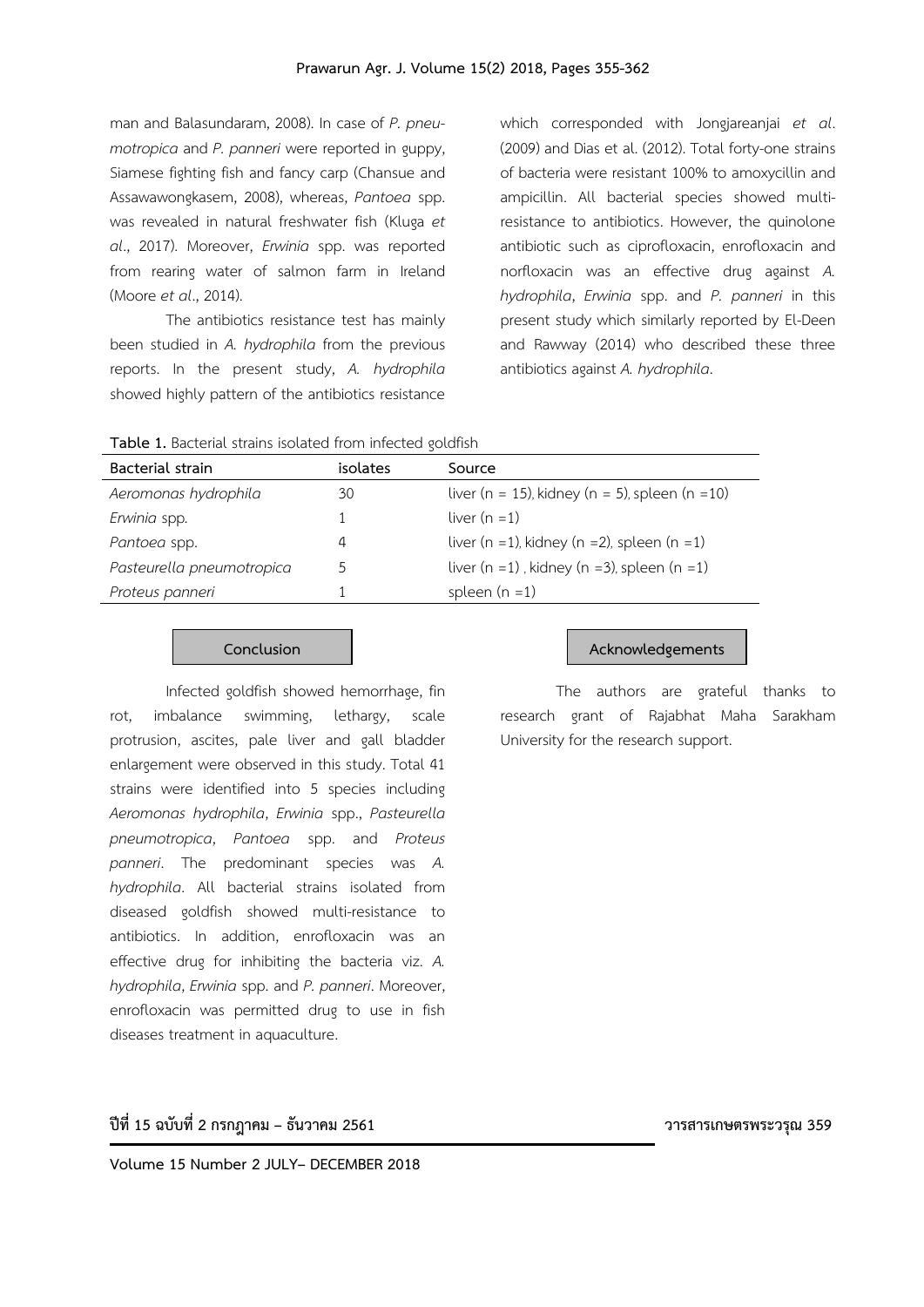| Antibiotic  | Disc<br>concentration | A. hydrophila<br>$(N = 30)$ | Erwinia spp.<br>$(N = 1)$ | Pantoea spp.<br>$(N = 4)$ | P. pneumotropica<br>$(N = 5)$ | P. panneri<br>$(N = 1)$ |
|-------------|-----------------------|-----------------------------|---------------------------|---------------------------|-------------------------------|-------------------------|
|             | $(\mu g)$             |                             |                           |                           |                               |                         |
| AML         | 10                    | $R = 100$                   | $R = 100$                 | $R = 100$                 | $R = 100$                     | $R = 100$               |
| AMP         | 10                    | $R = 100$                   | $R = 100$                 | $R = 100$                 | $R = 100$                     | $R = 100$               |
|             | 30                    | $R = 33.33$                 | $R = 100$                 | $R = 50$                  | $R = 100$                     | $R = 100$               |
|             |                       | $I = 0$                     |                           | $1 = 0$                   |                               |                         |
|             |                       | $S = 20$                    |                           | $S = 50$                  |                               |                         |
| CIP         | 5                     | $R = 16.67$                 | $R = 100$                 | $R = 50$                  | $R = 60$                      | $R = 100$               |
|             |                       | $I = 0$                     |                           | $I = 0$                   | $1 = 0$                       |                         |
|             |                       | $S = 83.33$                 |                           | $S = 50$                  | $S = 40$                      |                         |
| $\mathsf E$ | 15                    | $R = 66.67$                 | $R = 100$                 | $R = 75$                  | $R = 80$                      | $R = 100$               |
|             |                       | $I = 0$                     |                           | $\vert = 0$               | $1 = 0$                       |                         |
|             |                       | $S = 33.33$                 |                           | $S = 25$                  | $S = 20$                      |                         |
| <b>ENR</b>  | 5                     | $R = 13.33$                 | $R = 100$                 | $R = 50$                  | $R = 60$                      | $R = 100$               |
|             |                       | $= 13.33$                   |                           | $I = 0$                   | $1 = 0$                       |                         |
|             |                       | $S = 73.33$                 |                           | $S = 50$                  | $S = 40$                      |                         |
| <b>NV</b>   | 30                    | $R = 83.33$                 | $R = 100$                 | $R = 100$                 | $R = 100$                     | $R = 100$               |
|             |                       | $I = 0$                     |                           |                           |                               |                         |
|             |                       | $S = 16.67$                 |                           |                           |                               |                         |
| <b>NOR</b>  | 10                    | $R = 16.67$                 | $R = 100$                 | $R = 50$                  | $R = 60$                      | $R = 100$               |
|             |                       | $1 = 16.67$                 |                           | $I = 0$                   | $I = 0$                       |                         |
|             |                       | $S = 66.67$                 |                           | $S = 50$                  | $S = 40$                      |                         |
| OT          | 30                    | $R = 50$                    | $R = 100$                 | $R = 100$                 | $R = 100$                     | $R = 100$               |
|             |                       | $1 = 16.67$                 |                           |                           |                               |                         |
|             |                       | $S = 33.33$                 |                           |                           |                               |                         |
| OA          | $\overline{2}$        | $R = 66.67$                 | $R = 100$                 | $R = 50$                  | $R = 60$                      | $R = 100$               |
|             |                       | $1 = 20$                    |                           | $I = 0$                   | $1 = 40$                      |                         |
|             |                       | $S = 13.33$                 |                           | $S = 50$                  | $S = 0$                       |                         |
| DO          | 30                    | $R = 33.33$                 | $R = 100$                 | $R = 75$                  | $R = 80$                      | $R = 100$               |
|             |                       | $1 = 16.67$                 |                           | $1 = 0$                   | $I = 0$                       |                         |
|             |                       | $S = 50$                    |                           | $S = 25$                  | $S = 20$                      |                         |
| TE          | 30                    | $R = 50$                    | $R = 100$                 | $R = 75$                  | $R = 80$                      | $R = 100$               |
|             |                       | $1 = 16.67$                 |                           | $1 = 0$                   | $1 = 0$                       |                         |
|             |                       | $S = 33.33$                 |                           | $S = 25$                  | $S = 20$                      |                         |

**Table 2**. Prevalence of antibiotic resistance of bacterial strains isolated from infected goldfish

Remark :  $R =$  resistant,  $I =$  Intermediate,  $S =$  sensitive

**ปีที่ 15 ฉบับที่ 2 กรกฎาคม – ธันวาคม 2561 วารสารเกษตรพระวรุณ 360**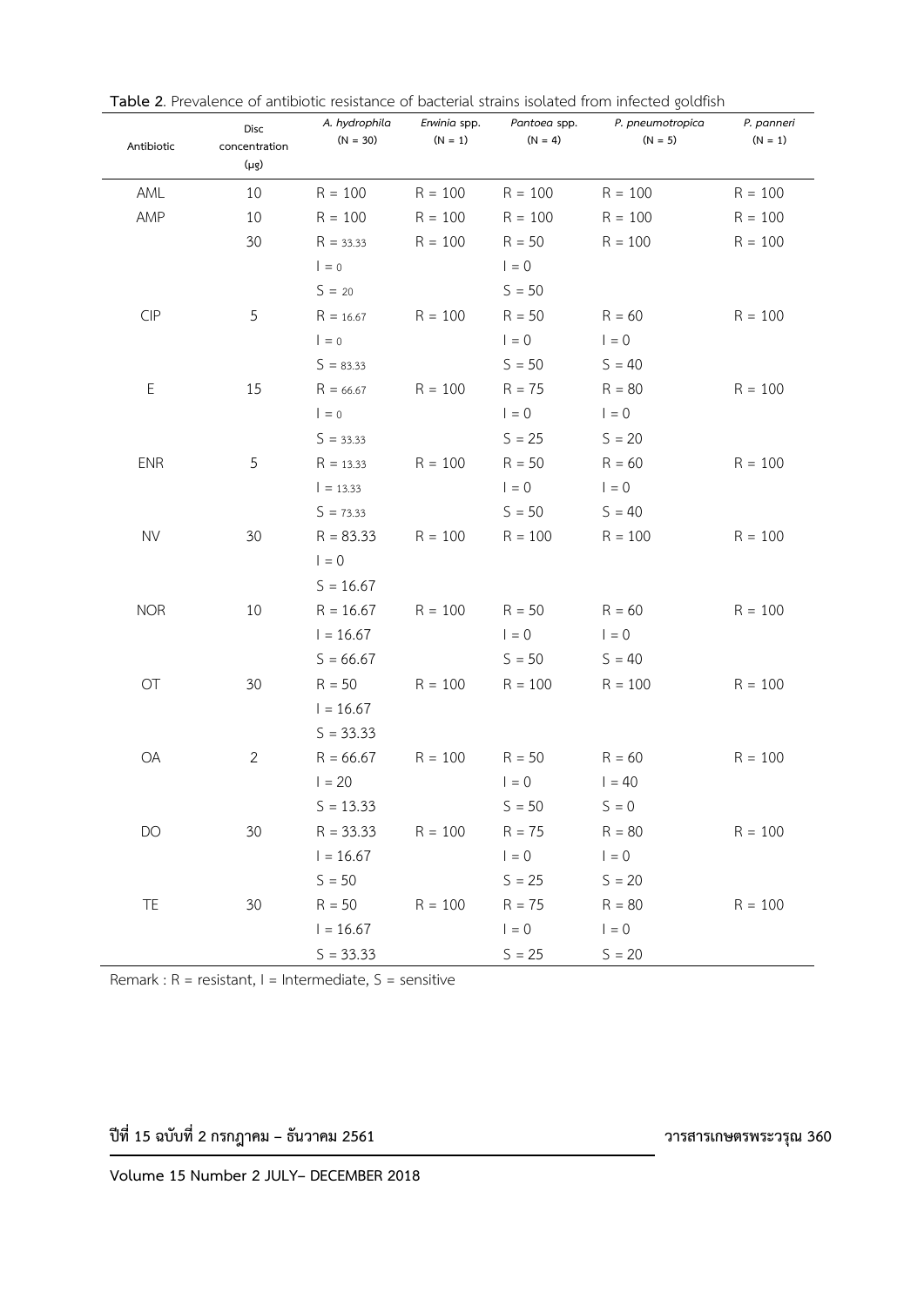### **References**

- Abraham, T. J., Sasmal, D., and Banerjee, T. 2004. Bacterial flora associated with diseased fish and their antibiogram. *Journal of the Indian Fisheries Association*. 31 : 177-180.
- Ashiru, A. W., Uaboi-Egbeni, P. O., Oguntowo, J. E., and Idika, C. N. 2011. Isolation and antibiotic profile of *Aeromonas* species from tilapia fish (*Tilapia nilotica*) and catfish (*Clarias betrachus*). *Pakistan Journal of Nutrition*. 10 : 982-986.
- Buchanan, R. E., and Gibbon, N. E. 1974. The shorten Bergey's manual of determination bacteriology. Baltimore : The Williams & Wilkins Co.
- Carnevia, D., Letamendia, M., and Perretta, A. 2013. Pathogenic Gram-negative bacteria isolated from ornamental fish in Uruguay: characterization and antibiotic resistance. *Fish Pathology*. 33(6) : 181-186.
- Chansue, N., and Assawawongkasem, N. 2008. The in vitro antibacterial activity and ornamental fish toxicity of the water extract of Indian almond leaves (*Terminalia catappa* Linn.). *KKU Veterinary Journal*. 18(1): 36-45.
- Clinical and Laboratory Standards Institute. 2008. Performance standards for antimicrobial disk and dilution susceptibility tests for bacteria isolated from animals: Approved Standard-Third Edition M31-A3. Wayne, PA, USA.
- Dey, V. K. 2016. The global trade in ornamental fish. [online]. Available from: www.infofish.org. [December 2, 2018].
- Dias, C., Mota, V., Martinez-Murcia, A., and Saavedra, M. J. 2012. Antimicrobial resistance patterns of *Aeromonas* spp. isolated from ornamental fish*. Aquaculture*. 3(3) : 1-4.
- El-Deen, A. G. S. and Rawway, M. 2014. Study on some aerobic bacterial species in ornamental fish. *Assiut Veterinary Medical Journal*. 60(143) : 156-164.
- Harikrishnan, R. and Balasundaram, C. 2008. In vitro and In vivo studies of the use of some medicinal herbals against the pathogen *Aeromonas hydrophila* in Goldfish. *Journal of Aquatic Animal Health*. 20 : 165-176.
- Jeeva, S., Lekshmi, N. C. J. P., Brindha, J. R., and Vasudevan, A. 2013. Studies on antibiotic susceptibility of *Aeromonas hydrophila* isolated from gold fish (*Carassius auratus*). *International Journal of Current Microbiology and Applied Science*. 2(12) : 7-13.
- Jongjareanjai, M., Assawawongkasem, N., and Chansue, N. 2009. In vitro antibiotic susceptibility of *Aeromonas hydrophila* isolated from disease ornamental fish. *The Thai Journal of Veterinary Medicine*. 39 : 225-229.
- Kluga, A., Kancaniova, M., Kantor, A., Kavalenko, K., and Terentjava, M. 2017. Identification of microflora of freshwater fish caught in the Driksna river and pond in Latvia.  $11^{\text{m}}$  Baltic Conference on Food Science and Technology, Jelgava, Latvia, 27-28 April 2017, pp.164-168.
- Lewbart, G. A. 2008. Bacteria and ornamental fish. *Seminars in Avian and Exotic Pet Medicine*. 10(1) : 48-56.

**ปีที่ 15 ฉบับที่ 2 กรกฎาคม – ธันวาคม 2561 วารสารเกษตรพระวรุณ 361**